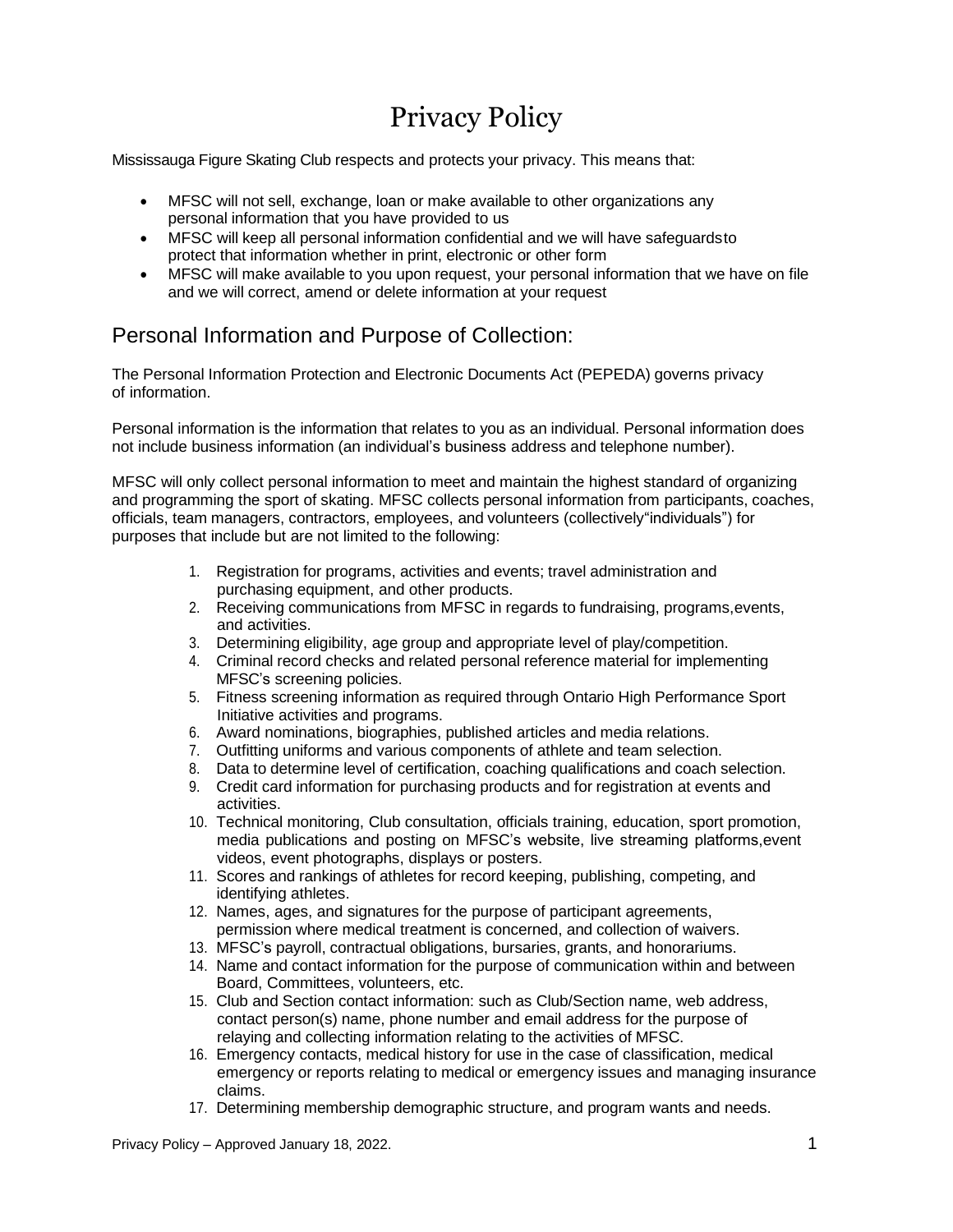# Consent

- 1. Consent is required to be obtained by lawful means from individuals at the time of collection, prior to the use and disclosure of the personal information. If the consent to the collection, use of disclosure was not obtained upon receipt of the information, consent will be obtained prior to the use or disclosure of that information. MFSC may collect personal information without consent where reasonable to do so and where permitted by law.
- 2. By providing personal information to MFSC, individuals are consenting to the use of information for the purposes identified in this policy.
- 3. In determining of the form of consent to use, MFSC will take into account the sensitivity of the information.
- 4. MFSC will not, as a condition of a product or service, require an individual to consent to the collection, use, and disclosure of information beyond that required to fulfillthe specified purpose.
- 5. An individual may withdraw consent to the collection, use, or disclosure of personal information at any time, subject to legal or contractual restrictions, providing the individual gives one week of notice of such withdrawal to MFSC. The board member (Privacy Officer) will advise the individual of the implications of such a withdrawal.

## Limited Collection:

All personal information will be collected fairly, by lawful means, and for the purposes as specified in this policy. MFSC will not use any form of deception to obtain personal information.

# Limiting Use, Disclosure and Retention

- 1. Personal information will not be used or disclosed by MFSC for purposes other than those for which it was collected as described herein, except with the consent of the individual or as required by law.
- 2. Information may be forwarded to volunteers of the organization (such as Committee Members, Board of Directors, Local Organizing Committees, Competition Officials), other associations for the purpose of clinics, programming, and competition, Ontario Sections, Skate Canada, Coaches Association of Ontario, Award organizations, or other parties with whom MFSC deals.
- 3. Information disclosed to a third party with consent from the individual shall be protected by a third-party agreement to limit use and disclosure.
- 4. Personal information will be retained for certain periods of time in accordance with the following:
	- a. Program registration data and athlete information may be retained indefinitelyfor the sake of historical record and tracking purposes.
	- b. Registration data for programs, clinics, camps, competitions, may be retained indefinitely after the event for record purposes
	- c. Employee information will be retained for a period of seven years in accordance with Canada Customs and Revenue Canada requirements.
	- d. As otherwise may be stipulated in federal or provincial legislation

## Accuracy

MFSC will use up-to-date information as is necessary for the purposes for which it is to be used, to minimize the possibility that inappropriate information may be used to make a decision about an individual.